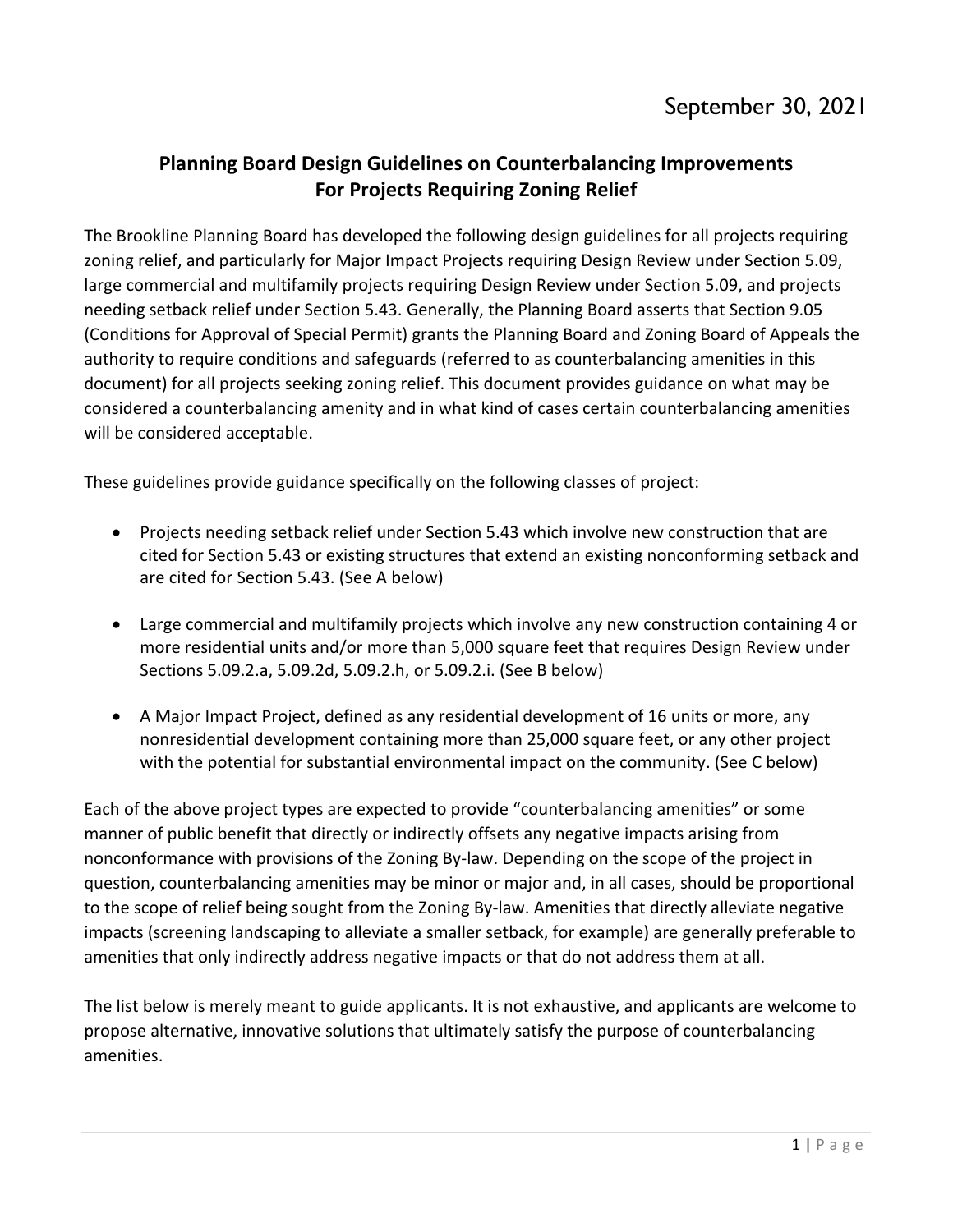# **A. Section 5.43 Projects**

Section 5.43 (Exceptions to Yard and Setback Regulations) of the Zoning By-law is cited in cases where an applicant seeks a Special Permit for relief from a setback requirement of the Zoning Bylaw. The section allows, in lieu of a required setback area, the "*substitution of such other dimensional requirements as shall assure the same standard of amenity to nearby properties […] or by the provision or preservation of a condition or a facility not otherwise required that will counterbalance such a reduction*". Where projects are cited for Section 5.43 and require minimal additional zoning relief, the Planning Board expects the provision of one or more of the following counterbalancing amenities. Applicants should select the appropriate option(s) based on expected impacts on abutters and the public realm as well as the most convenient solution for the existing site/building.

# *1) Screening*

Setback requirements exist to ensure that neighboring properties are afforded adequate air and light, that the streetscape is not overcrowded, and that residents enjoy a minimum standard of privacy. While screening cannot solve issues related to air and light, it can alleviate the sense of crowding and it is the most straightforward solution to a loss of privacy. Screening is an adequate counterbalancing amenity in cases where privacy is a concern and may be provided through both landscaping (preferable) and fencing. Applicants intending to offer screening as a counterbalancing amenity must provide a landscaping plan as part of their submission for zoning relief.

# *2) Height Reduction / Stepbacks*

Setbacks benefit abutting properties by limiting the quantity of building mass located close to a property line. Where an applicant seeks a reduction in the required setback, an acceptable counterbalancing amenity that can address concerns with building mass along a property line is a reduction in the height of the building (or portion thereof located within the required setback) or a "stepback" – that is, a setback of an upper story or stories. Applicants intending to offer height reductions or stepbacks as a counterbalancing amenity need only show this in the architectural drawings and identify the height reductions or stepbacks specifically as counterbalancing amenities.

# *3) General Reduction in Scale*

Alleviating the sense of overcrowding and the provision of adequate air and light can be achieved through height reductions/stepbacks near the property line as discussed in Option 2, but it can also be achieved through a general reduction in scale through the property. Proposing a building with significantly less FAR and height than is allowed under the Zoning Bylaw produces a building with a reduced presence and impact on the streetscape. Therefore, such reductions in the general scale of a building can also qualify as an adequate counterbalancing amenity. Applicants intending to offer a general reduction in scale as a counterbalancing amenity should specifically identify this to the Planning Board and Zoning Board of Appeals as their counterbalancing amenity.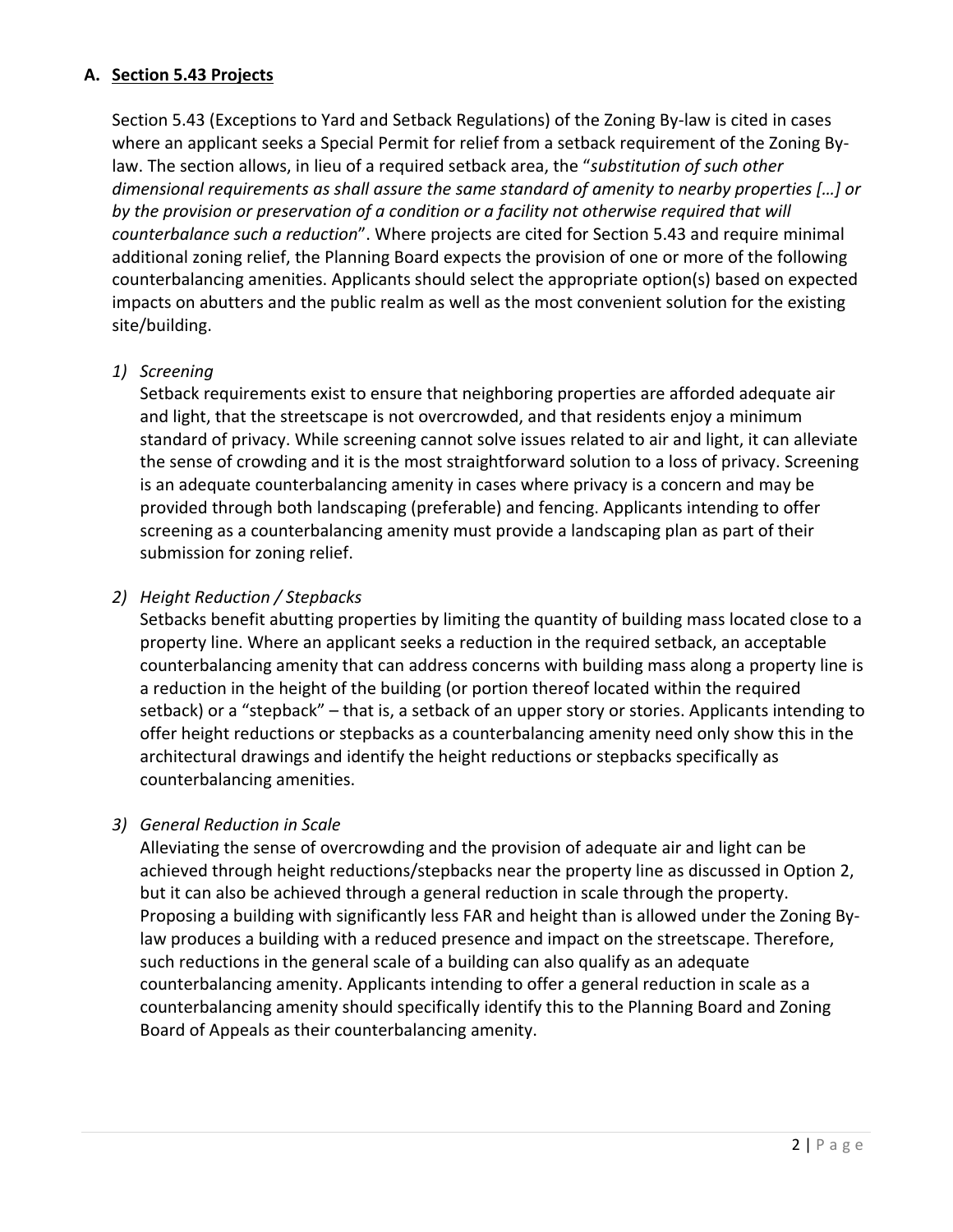# *4) Alternative Setbacks*

Overcrowding of the streetscape can also be alleviated by providing additional, generous, open space on other portions of the property. Where an applicant seeks a reduction in the setback requirement along one property line, an acceptable counterbalancing amenity might be a generous increase in the setback along other property lines. Applicants intending to offer alternative setbacks as a counterbalancing amenity should show them on their site plans and specifically identify them to the Planning Board and Zoning Board of Appeals.

# *5) Affordable Housing*

Although the provision of affordable housing units does not directly alleviate concerns related to reduced setback requirements, the Planning Board and the Town of Brookline have identified the need for affordable housing as a high priority. As such, providing affordable housing units on site in excess of what is required by the Zoning By-law can qualify as a counterbalancing amenity in that it provides a much-needed benefit to the community. Applicants intending to offer affordable housing as a counterbalancing amenity should provide a plan on how the affordable units will maintain their affordability in perpetuity.

# *6) Sustainability*

Like affordable housing, sustainability does not directly alleviate concerns related to reduced setback requirements, but the Planning Board and the Town have identified sustainability as a high priority. As such, the incorporation of sustainable design elements in a proposed project can qualify as a counterbalancing amenity. The extent and quality of sustainability elements should be commensurate with the scope of the project and the extent of zoning relief requested. Elements such as solar panels, pervious pavements, and fossil-fuel free buildings are all considered viable options for sustainability with some elements providing more value than others. Applicants intending to offer sustainability as a counterbalancing amenity should provide a narrative, signed by the project architect or engineer, that commits the applicant to providing specific sustainability elements.

#### **B. Large Commercial and Multifamily Projects**

Large commercial and multifamily projects as defined by these guidelines include projects that require Design Review and involve 5,000 square feet or more of GFA and/or 4 or more residential units. Furthermore, such projects that are located in commercial zoning districts (G and L) or are located along or near major thoroughfares (Beacon Street, Harvard Street, Washington Street, Boylston Street, Brookline Avenue, and Commonwealth Avenue) are expected to provide additional, or more valuable, counterbalancing amenities. In general, the list of "public benefits" enumerated under Section 5.21 and Section 5.32 of the Zoning By-law can all be considered as acceptable counterbalancing amenities. In addition to the list of acceptable counterbalancing amenities under Section A above, large commercial and multifamily projects are expected to provide one or more of the following:

#### *1) Sidewalk Expansions:*

Where a project is located on a site with a relatively narrow sidewalk, such as in some of the Town's commercial districts, setting a project back from the back of the sidewalk where it is not otherwise required by zoning may be considered a counterbalancing improvement. For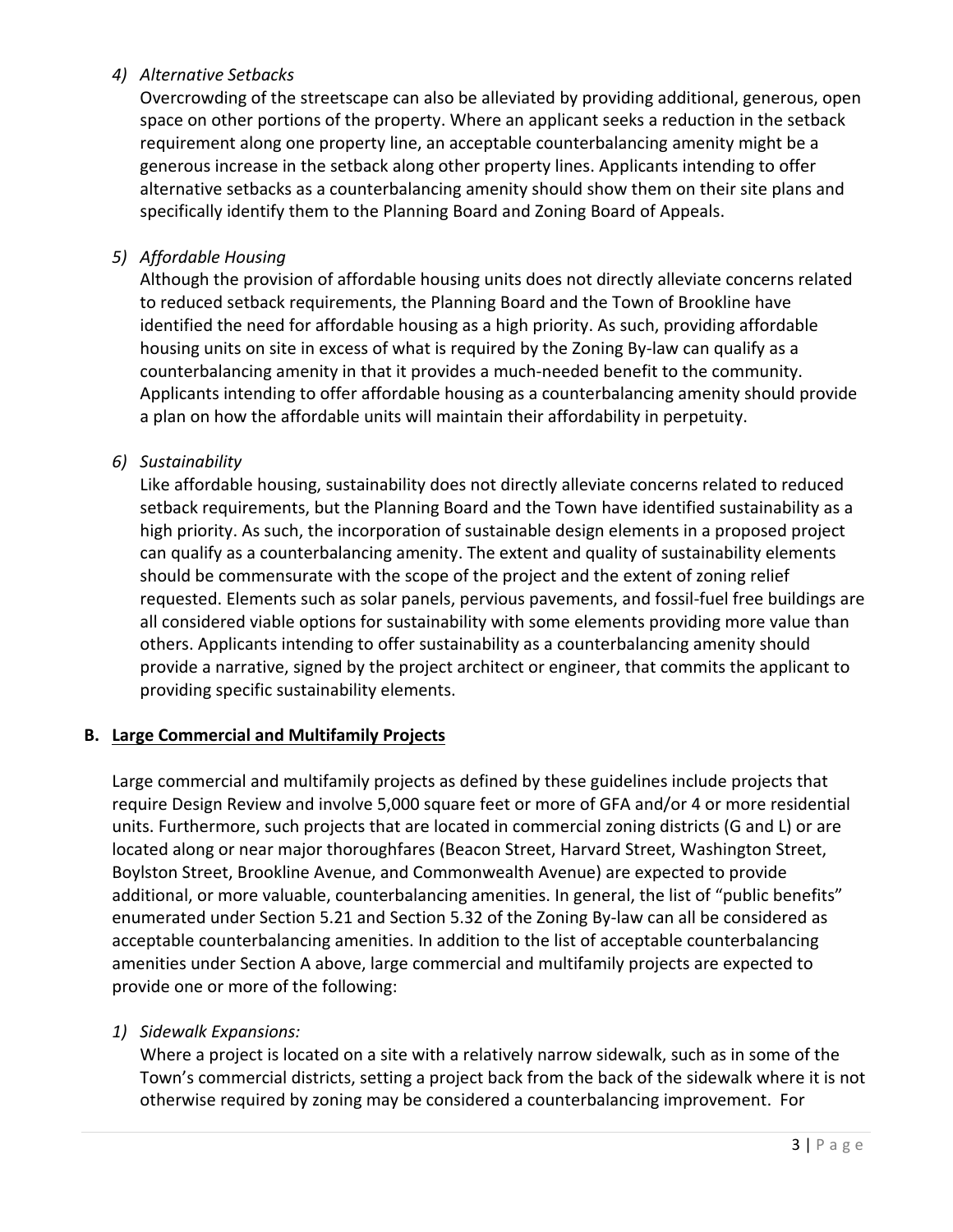instance, in the Town's General Business (G) zoning districts, no front yard setback is required. While maintaining a consistent street line is normally an appropriate urban design goal, there may be cases where providing a front yard setback may enhance pedestrian circulation and/or provide space for outdoor amenity space, such as café seating. The provision of such a counterbalancing amenity should be explicitly identified on a site plan or landscaping plan as part of the permitting process.

*2) Robust Stormwater Management and Bio-Filtration Planters:*

Where appropriate and consistent with "best practices" for stormwater management, projects should include as a counterbalancing amenity some of the following:

- Curbed stormwater planters that include curb cuts/runnels in street or sidewalk curbs to allow for water to enter the planter.
- Where large stormwater planters are adjacent to parking spaces: provide pavement crossings to allow pedestrians to cross planters to access parked cars.
- **Provide bio-mediation planting soils above drainage layer for infiltration. Where subsurface** soils have slow percolation rates, provide overflow drain piping to storm drains.

Applicants intending to offer such stormwater management facilities as counterbalancing amenities must identify them on a civil engineering plan which shall be reviewed and approved by the Department of Public Works and by the Director of Parks and Open Space or his/her designee.

*3) Landscaped or Usable Open Space Accessible to the Public*

Large commercial and residential developments may provide landscaped or usable open space in excess of that required by the Zoning By-law as an acceptable counterbalancing amenity. Such open space is preferably provided along a public way and accessible for public use. Applicants intending to offer open space as a counterbalancing amenity must submit a landscape plan that specifically identifies the portion of open space acting as a counterbalancing amenity.

*4) Support of Community Services and Facilities*

Providing financial or other support towards Town and/or community services may also qualify as an adequate counterbalancing amenity for large commercial and residential projects. The maintenance, enhancement, or acquisition of Town parks, provision of public parking or parking for car rental sharing services, and the subsidization of public transportation costs for employees are all valid examples of supporting community services and facilities. Applicants intending to offer such a counterbalancing amenity should provide a narrative outlining the specific support proposed and committing the property owner to fulfillment of those obligations.

*5) Preservation of Historic Structures*

Where an applicant for a large commercial or residential project is able to ensure the preservation of a historic structure on the property or at an off-site location, such assurances may be considered as a valid counterbalancing amenity. Applicants intending to offer the preservation of a historic structure as a counterbalancing amenity will be required to provide evidence that the structure is indeed considered historic by the Preservation Commission and documentation outlining a strategy for preservation of the structure.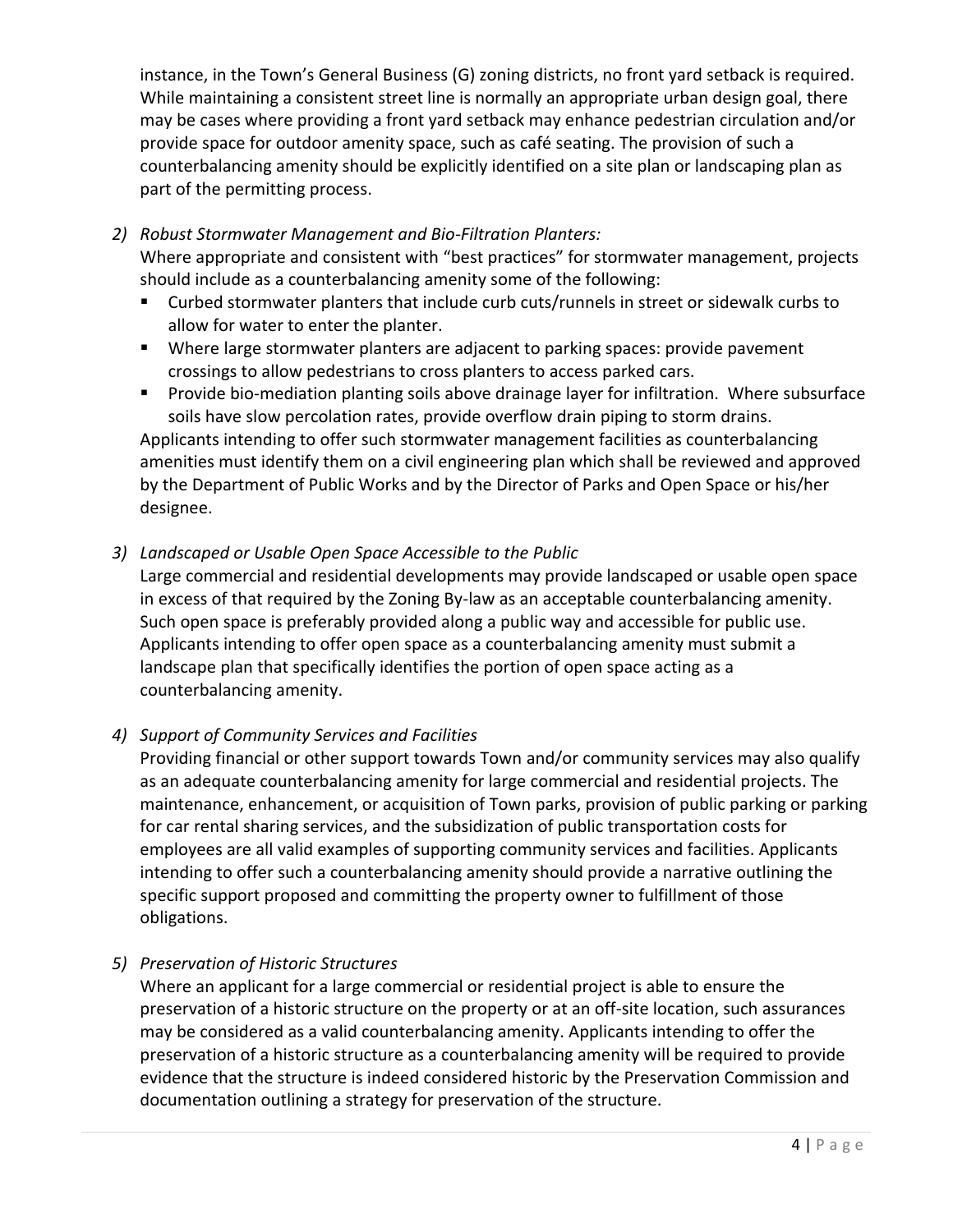# **C. Major Impact Projects**

In addition to the list of amenities under Sections A and B above, Major Impact Projects (defined as projects over 25,000 square feet or including more than 16 residential units) are expected to provide additional benefits to the community. Such projects have substantial impacts on their surrounding neighborhoods and should provide several of the amenities listed under Sections A and B as well as several of the following amenities. Counterbalancing amenities or improvements may be on or off-site and shall include, but are not limited to, some or all of the following:

# *1) Street Tree Planting*

Street plantings are an essential component to a walkable and enjoyable streetscape. Significant projects that have impacts on Town facilities and lead to inalterable shifts in the experience of Brookline residents are expected to provide very significant benefits to the public realm to mitigate the impacts of the development. Street trees help to accomplish this by ensuring the pedestrian realm remains pleasant and usable. Where space permits, projects must incorporate tree planting as an essential counterbalancing improvement. To the extent possible and consistent with the dimensional standards enumerated below, projects shall utilize "best practices" that include some of the following:

- Below sidewalk pavements: provide structural planting soils with aeration pipes and a drainage layer. Permeable pavers shall cover structural planting soils where possible. Where possible, structural plantings soils should extend 3' - 5' wide x 3' deep min. x 30'. Where two or more trees are included within planters, provide 3' - 5' wide x 3' deep min. x 20' per tree.
- Open tree pits should have a minimum width of 3' covered with mulch, groundcovers or other plantings. Protect open planters with curbing, low fencing or both.
- In locations with subsurface restrictions or to provide temporary seating: Raised tree beds with stone or concrete curbing to between 16"-24" height, with 20" height being preferred, to act as a seat wall.
- **Tree pits shall be as large as possible while still allowing for proper sidewalk clearances and** access to parking meters.

Final street tree planting detailing must be shown on a landscape plan produced by a landscape architect and such plan is subject to review and approval by the Department of Public Works and by the Tree Warden or his/her designee.

# *2) Street Furniture*

Street furniture provides additional usability to the pedestrian realm. Street furniture should not interfere with entrances to buildings, loading zones, parked cars, fire hydrants, crosswalks, etc. The style and finish of all site furnishings shall be coordinated throughout the streetscape of each commercial area to maintain a consistent aesthetic. Street furnishings shall be consistent with DPW specifications and shall be reviewed and approved by the Department of Public Works and the Planning Department. Street furnishings include benches, trash compactors, recycling bins, bicycle racks, and bus shelters.